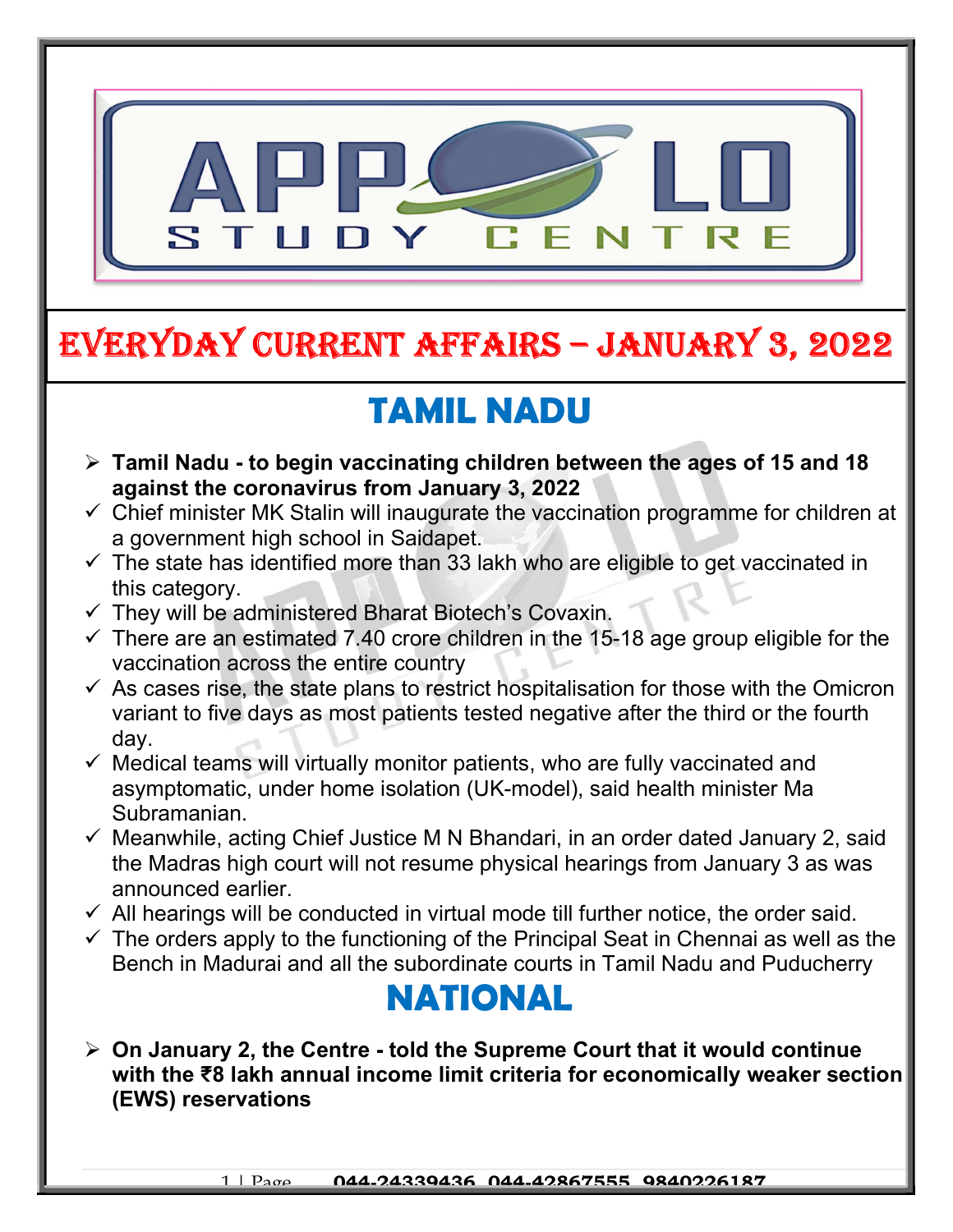- $\checkmark$  This is based on the recommendations made by an expert committee set up to revisit this criterion for availing 10% reservation in admissions to educational institutions, including medical colleges, and government jobs
- $\checkmark$  The committee advised implementation of its recommendations from next year
- $\checkmark$  The three-member committee comprises former union finance secretary Ajay Bhushan Pandey, member secretary ICSSR VK Malhotra, and principal economic advisor Sanjeev Sanyal
- $\checkmark$  Apart from the income limit, other conditions for EWS recommendation includes whether the beneficiary's family own or possess five acres of agricultural land, a residential flat of 1,000 square feet and above or residential plot of 100/200 square yards and above in notified/non-notified municipalities.
- $\checkmark$  The committee altogether omitted the residential asset criteria but retained the five acre agricultural plot criteria, which was also accepted by the Centre
- $\checkmark$  The income criterion for identifying EWS was introduced by a notification dated January 17, 2019
- $\checkmark$  The committee was formed on November 30 after the Supreme Court raised doubts over 10% EWS and 27% OBC quota in NEET-PG admissions in 2020-21 academic session
- $\checkmark$  The Centre put on hold the NEET-PG counselling process in view of the case pending before the Supreme Court
- $\triangleright$  The toll collection across national highways and state roads through FASTags – touched an all-time peak in December, at ₹3,679 crore, which was ₹119 crore per day.
- $\checkmark$  Nearly 98% of the total toll collected through FASTag accounts for only National Highway stretches.
- $\checkmark$  According to data captured by the National Payments Corporation of India (NPCI), the toll collection increased by ₹502 crore in December compared to November last year.
- $\checkmark$  The year-on-year comparison also shows that the toll collection increased by ₹1,375 crore in last month against ₹2,304 crore in December 2020.
- $\triangleright$  India has appealed against a ruling of the World Trade Organization's (WTO) trade dispute settlement panel.
- $\checkmark$  Earlier, the panel had ruled that the country's domestic support measures for sugar and sugarcane are inconsistent with global trade norms.
- $\checkmark$  The appeal was filed by India in the WTO's appellate body, which is the final authority on such trade disputes.
- $\checkmark$  India has stated that the WTO's dispute panel ruling has made certain "erroneous" findings about domestic schemes to support sugarcane producers and exports and the findings of the panel are completely "unacceptable" to it.
- $\checkmark$  The panel in its ruling on December 14, 2021 recommended India to withdraw its alleged prohibited subsidies within 120 days.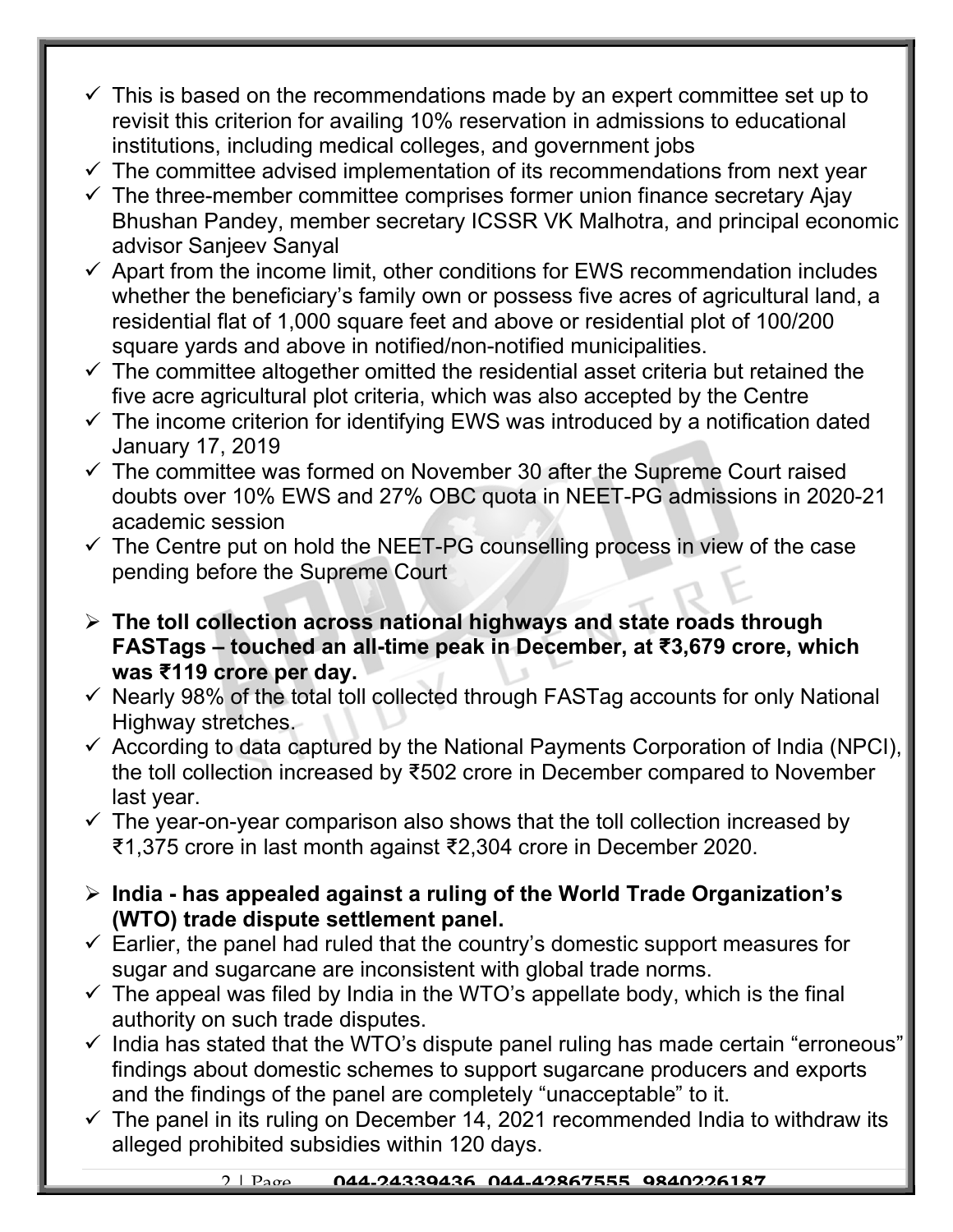## APPOINTMENTS

 $\triangleright$  Indian-origin Ashok Elluswamy - became the first employee to be hired for his electric vehicle company's Autopilot team



- $\checkmark$  This was announced by Tesla founder and CEO Elon Musk
- $\checkmark$  According to Musk, Ashok will be the head of Autopilot engineering.
- $\checkmark$  Before joining Tesla, Elluswamy worked with Volkswagen Electronic Research Lab and Wabco Vehicle Control System.
- $\checkmark$  He holds a bachelor's degree in electronics and communication engineering from College of Engineering Guindy, Chennai, and a Master's degree in robotics system development from Carnegie Mellon University.

### NATIONAL DAY

#### $\triangleright$  Savitribai Phule Jayanti – January 3